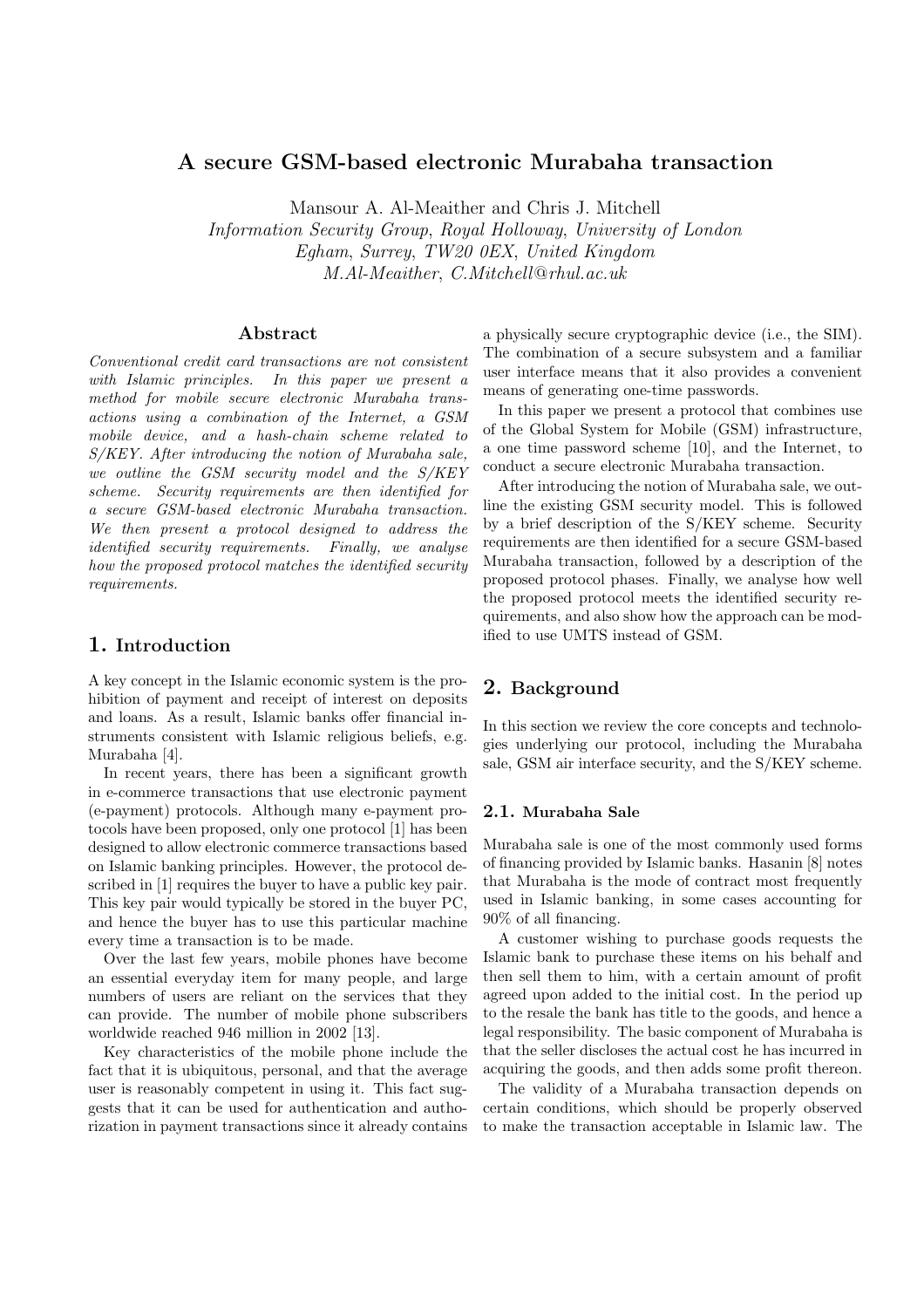rules that govern this principle, as stated in [8], are as follows.

- The two sale transactions making up a Murabaha payment, one through which the financial institution acquires the commodity and the other through which it sells it to the customer, should be separate and real transactions.
- The financial institution must own the commodity before it is sold to the customer.
- It is essential to the validity of the Murabaha transaction that the customer is aware of the original price, including the costs necessary to obtain the commodity, and the profit.
- Both parties, i.e. the financial institution and the customer, have to agree on the profit for the financial institution from the sale, where the sum of the cost and profit is equal to the selling price charged by the financial institution.
- It is also necessary for the validity of Murabaha that the commodity is purchased from a third party.

Unless these conditions are fully observed, a Murabaha transaction becomes invalid under Islamic law.

## 2.2. GSM

Mobile networks conforming to the GSM standards are very widely used worldwide. A GSM network can be divided into three functional entities [14]. These are the mobile station carried by the subscriber, consisting of a Mobile Equipment (ME) with its Subscriber Identity Module (SIM), the network subsystem which performs the switching of calls between the users and between mobile and fixed network users, and the base station subsystem, which controls the air interface between the mobile station and the network subsystem.

The main security services provided by the GSM air interface are, [6, 14]:

- Subscriber identity confidentiality,
- Subscriber identity authentication, and
- Data confidentiality.

Each mobile network operator maintains two databases: the Home Location Register (HLR), and the Visited Location Register (VLR). The HLR is used to store information regarding the subscribers of this operator. The VLR holds information on subscribers which have roamed into its network. GSM air interface security is based on a secret key shared by the subscriber's home network and the SIM. The secret keys of the subscribers are stored in an Authentication Center (AC) which generates security parameters on request by the HLR. The AC is usually implemented as part of the HLR [12].

Each SIM has a unique international mobile subscriber identity (IMSI) and a secret key  $K_i$  shared only with the subscriber's network operator AC. During authentication, two keyed functions (A3, A8), and a stream cipher encryption/decryption algorithm A5 are used. To authenticate a subscriber (holder of a SIM) to the network, the subscriber sends its IMSI to the VLR, which, in turn, sends a request to the subscriber's HLR. The HLR requests the AC to generate a triplet  $(R, SRES, K_c)$ , where  $R$  is a random challenge, SRES (the expected response to the challenge) =  $A3_{K_i}(R)$ , and  $K_c$  (the session encryption key) =  $A8_{K_i}(R)$ . The VLR sends R to the SIM which recomputes SRES and  $K_c$  using its stored copy of  $K_i$ , and returns SRES. If the returned value agrees with the value in the triple, the mobile is deemed authentic, and data exchanged between the mobile and the network is subsequently encrypted using  $K_c$ . This encrypted channel is also used to transfer a temporary identity (TMSI) for the mobile, to provide a measure of mobile anonymity.

The SIM Application Toolkit [5] has been proposed as a means of expanding the ME functionality by allowing the addition of applications to the SIM card. The SIM Toolkit specifies an interface between the ME and the SIM, and defines how an application program running on the SIM can register menu elements and listen to events such as the receipt of an SMS message. When an event occurs, a procedure on the SIM is executed. The procedure can invoke other functions of the ME; for example it can display a message, ask for input, or send an SMS.

## 2.3. S/KEY

S/KEY is a one-time password scheme which has been published as an Internet RFC [7], and is based on a scheme originally proposed by Lamport, [9]. It uses 'onetime passwords' to control user access to a remote host.

In the S/KEY scheme, the user and the host which the user wishes to access share a one-way hash function  $f$ . The user first selects a password  $p$ . The host is assigned an initial seed value  $d$  and a count value  $c$  which defines the number of user authentications to be allowed using this seed value. In addition, the host is given the verifier  $f^c(s)$  for subsequent authentication, where s is the result of the bit-wise exclusive-or of the user secret password p with d, i.e.  $s = p \oplus d$ . When the user identity is to be verified, the following procedure is followed.

1. The host decrements its stored counter  $c$  for that user and sends the new value of  $c$  to the user in conjunction with the seed value d.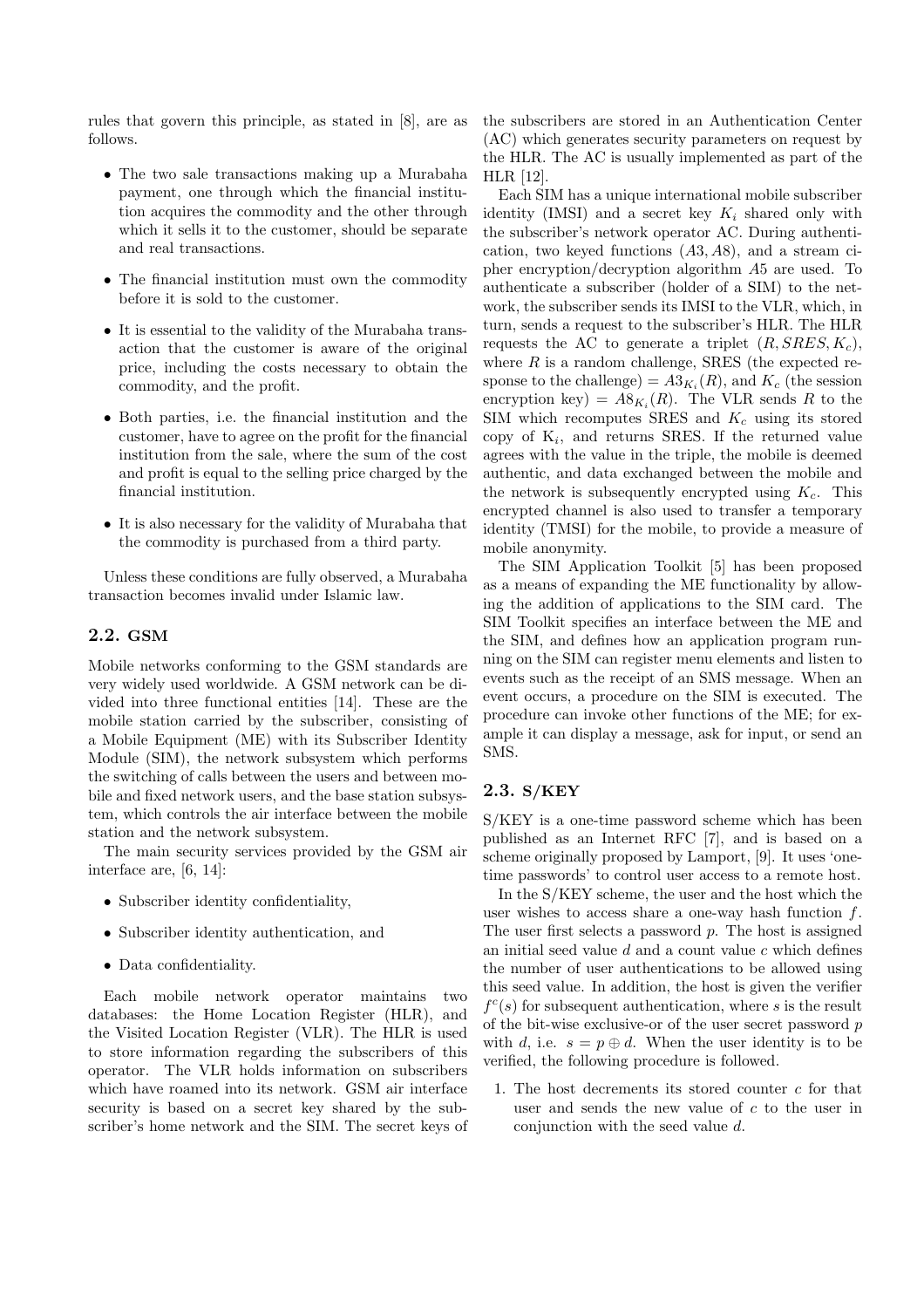- 2. On receipt of  $d$  and  $c$ , the user employs his secret password  $p$  to compute  $f^c(s)$ , and sends this value back to the host.
- 3. On receipt of  $f^c(s)$ , the host computes  $f(f^c(s))$  and compares the result with its stored verifier  $f^{c+1}(s)$ . If the two values agree then the user is authenticated and the 'old' stored verifier is replaced with  $f^c(s)$ . Otherwise the user is rejected.

An advantage of the S/KEY scheme is that it does not requires the host to store secret information about the remote user, since it only keeps the 'old' verifier, from which the new verifier (and the secret password  $p$ ) cannot easily be derived. However, note that, if  $p$  is poorly chosen, then knowledge of  $f^c(s)$ , c and d can be used as the basis of an exhaustive search for  $p$ . Also,  $S/KEY$ should only be used where the user can be confident of the host identity, otherwise attacks are possible [11].

# 3. The GSM-based electronic Murabaha transaction model

In this section, we describe our model of a GSM-based electronic Murabaha transaction, in which the Internet and the GSM security infrastructure are combined to enhance electronic Murabaha transaction security and provide buyer mobility. The entities involved, and their interactions, are described and the security requirements are listed.

## 3.1. Entities involved

The GSM-based electronic Murabaha transaction defined here involves interactions between four parties: the buyer, the merchant, a GSM Authentication Centre, and the provider.

- **Buyer:** This is the entity that wishes to buy goods from a merchant via the Internet, but does not have the cash immediately available to complete the transaction. The buyer must have access to the Internet and a SIM Application Toolkit compliant mobile phone. It is assumed that the SIM in the buyer mobile phone contains a SIM Toolkit compliant payment application.
- Merchant: This is the entity that offers the goods for sale (via the Internet) which the buyer wishes to purchase. We assume that the communications link between the provider and the merchant offers confidentiality, integrity, and origin authentication, for example as provided by the Transport Layer Security (TLS) protocol [3] with both client and server authentication.
- Provider: This is a financial institution that acts as an intermediary between the buyer and the merchant. It undertakes the purchase of commodities as specified by a buyer, and then resells them on a Murabaha basis to him for the cost price plus a margin of profit agreed upon previously by the two parties. It does not make a purchase unless the buyer both requests it and makes a prior promise to purchase. It is assumed that the provider has a contractual agreement with the mobile network operator to regulate the relationship. In order to communicate with the buyer, the provider has a GSM-enabled device (with a SIM) via which it can send and receive SMS messages; it is further assumed that the SIM is issued by the same network operator that issued the buyer's SIM, and contains an appropriate SIM toolkit compliant payment application. Moreover, we assume that the buyer trusts the provider. This trust is explicit as the buyer is assumed to have a formally established agreement with the provider that defines the trust and liability relationship.
- Authentication Centre: This is the AC belonging to the GSM mobile network operator shared by the buyer and the provider. In our protocol it is used as a key distribution centre, where it receives requests from the provider to generate a session key used to secure communications between the buyer and the provider. We assume that the communications link between the provider and the AC offers confidentiality, integrity, and origin authentication, for example as provided by TLS with both client and server authentication.

## 3.2. Interaction

In the proposed transaction, the buyer shopping at an Internet merchant site first chooses to pay using Murabaha through a specified provider. The merchant contacts the selected provider to complete the transaction. If the provider chooses to proceed with the transaction, he calculates his profit and sends the buyer an SMS message promising to sell the goods to the buyer. In return, the buyer replies with an SMS message in which the buyer promises to buy the goods on a Murabaha basis for the cost of the goods plus the agreed upon profit. This promise is not binding on either the buyer or the provider, and is not an actual sale. At this stage the relationship between the buyer and the provider is that of promisor and promisee. Based on the response received from the buyer, the provider communicates with the merchant Internet site and completes the purchase of the goods. One possible additional benefit of this procedure is that the provider is in a better position to obtain discounts from the merchant, who in most cases will prefer dealing with a provider, as the merchant will receive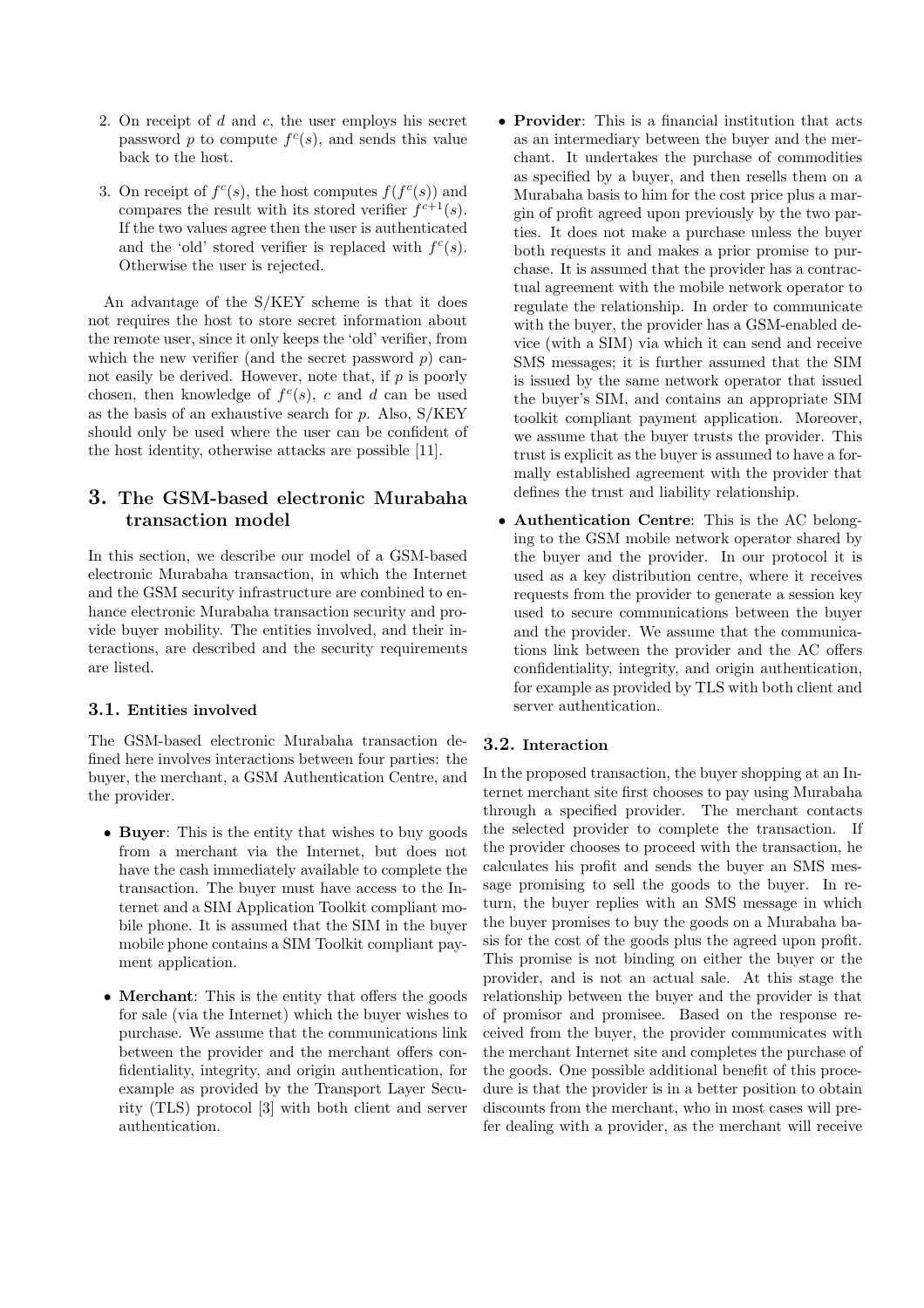payment more quickly and with less risk. Once the purchase of the goods is settled between the provider and the merchant, the provider sends an SMS message to notify the buyer of completion of the purchase and offer him the goods. If the buyer agrees, he sends his payment authorisation back to the provider (an SMS message) to buy the goods from the provider on a Murabaha basis. The provider asks the merchant to deliver the goods to the buyer.

### 3.3. Security requirements

In this section we identify what security services are required for a secure GSM-based electronic Murabaha transaction. The security services can be divided into four categories: authentication, confidentiality, integrity, and non-repudiation.

### 3.3.1. Authentication

In the context of the proposed protocol, this security service can be sub-divided into the following:

- 1. Verification by the provider that the merchant and the AC are as claimed.
- 2. Verification by the buyer that the provider is as claimed.
- 3. The provider needs to be sure that the buyer is the legitimate owner of the SIM and that the source of the payment authorisation is a legitimate SIM.

### 3.3.2. Confidentiality

This security service can be sub-divided into the following:

- 1. The buyer authorisation must be kept secret from non-authorised parties.
- 2. The buyer may require privacy of his order information.

### 3.3.3. Integrity

This security service can be sub-divided into the following.

- 1. The buyer must be aware of the original price of the goods being purchased and the amount of profit the provider is charging him before buying the goods. This is necessary if the transaction is to be compatible with Murabaha sale conditions.
- 2. The buyer requires assurance that the provider owns the goods being offered.
- 3. The transaction data communicated between the participants should be protected against modification and replay.
- 4. The buyer payment authorisation must be protected against alteration, or any alteration must at least be detectable.

#### 3.3.4. Non-repudiation

In the context of our transaction model, the provider must possess evidence that the buyer has authorised payment for the goods on a Murabaha basis. This proof must not be replayable, or usable as proof for some other transaction.

## 4. The protocol

We now describe the proposed GSM-based electronic Murabaha transaction in detail. The protocol consists of five phases: the Registration phase, in which the buyer sets up an S/KEY system with the provider; the Transaction request phase, in which the buyer finds goods he wishes to buy at an Internet merchant site, and decides to use Murabaha to pay for the goods; the Confirmation phase, invoked by the provider, wherein the provider promises to sell the buyer the goods he is interested in, while the buyer promises to buy the goods from the provider, once the provider has ownership; the Purchase phase, invoked by the provider, wherein he buys the goods requested by the buyer from the merchant, and the Murabaha phase, invoked by the provider, wherein the buyer validates the provider's ownership of the goods offered and sends authorisation to the provider to buy the goods at the agreed price.

The transaction is based on a combination of secret key encryption, computation and verification of Message Authentication Codes (MACs), and a hash-chain scheme related to S/KEY. The provider needs to store one time passwords (hash values) released by the buyer as evidence that the buyer authorised the Murabaha transaction.

In the protocol descriptions we make use of the following notation.

- $B$ : the buyer,
- c: the number of buyer authentications remaining before the S/KEY system needs to be re-initialised,
- $d$ : the initial seed value used in the S/KEY system,
- $E_K(M)$ : the encryption of message M (using symmetric encryption) with key  $K$ ,
- $\bullet$  f: a one-way hash function,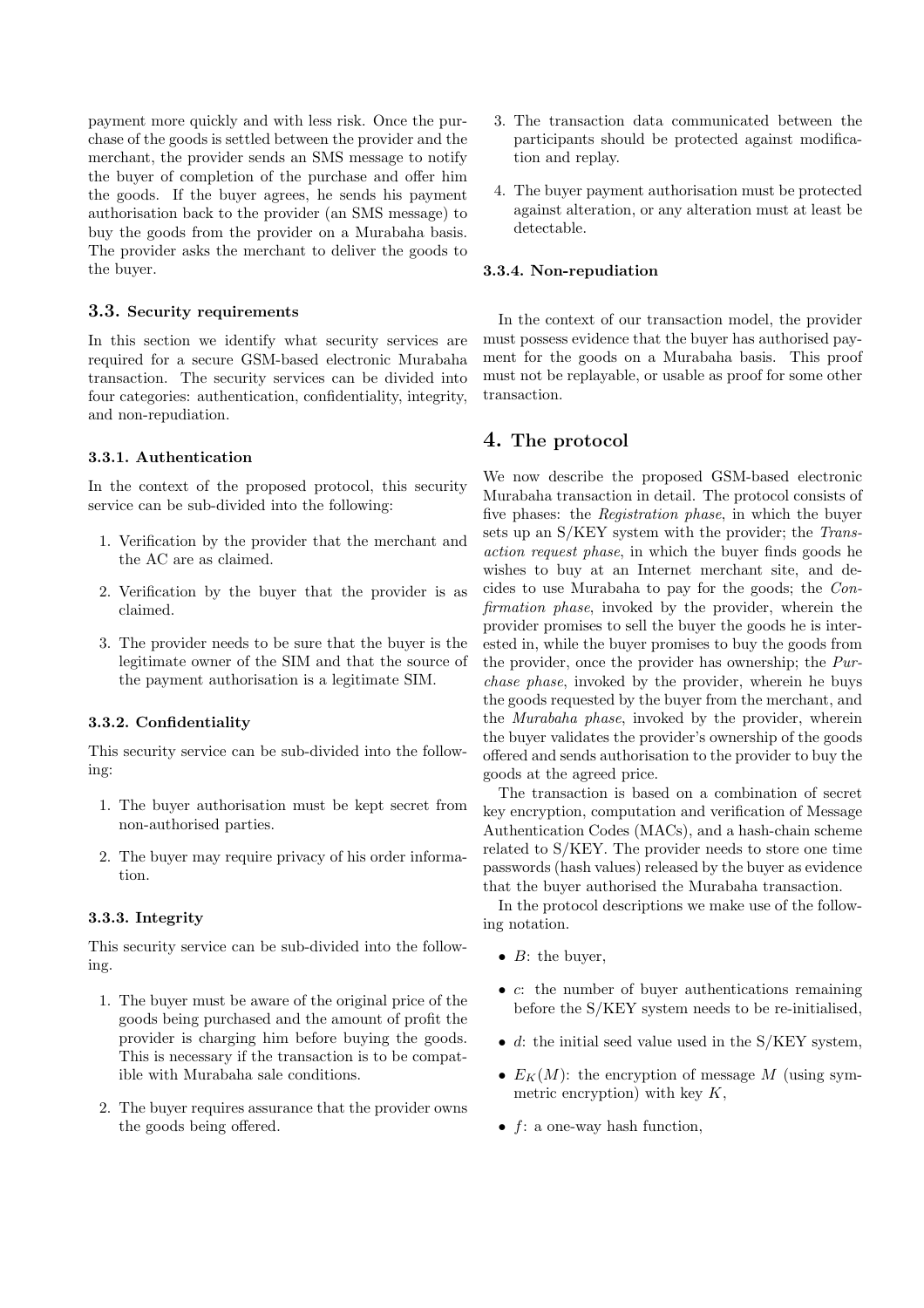- MAC<sub>K</sub> $(M)$ : a MAC computed on message M using a variant of key  $K$  (note that it is important that the key used to compute the MAC is not precisely the same as the key used for encryption, particularly if the MAC is a CBC-MAC [10]),
- $MN$ : the buyer mobile number.
- $p$ : the buyer secret password,
- $P$ : the provider,
- $PI:$  the Purchase Information,
- $R_i$ : a random nonce generated by entity i,
- $X||Y:$  the concatenation of data items X and Y, and
- ⊕: the bitwise XOR operation.

## 4.1. Registration

Initially, the provider and the buyer mobile (in fact the SIM) sets up an S/KEY system by means of a secure channel. The one-way hash-function  $f$  must also be agreed.

- The buyer invokes his SIM Toolkit payment application, inputs his own secret password  $p$ , and inputs the value of c selected by the provider; the application selects a random value for d.
- The SIM Toolkit payment application computes  $s =$  $p \oplus d$ , and  $f^c(s)$ , where  $f^c$  is the recursive application of  $f$  a total of  $c$  times, and securely transfers  $f^{c}(s)$ , c and d to the provider for subsequent Murabaha transaction authorisations.

After the allowed number of buyer authentications c has expired, the buyer is expected to re-initialise the S/KEY system using the steps described above. The provider selection of the value of c must take into account the level of risk that he is willing to take.

#### 4.2. Transaction request

This phase begins when a buyer, shopping at an Internet merchant site, indicates that he wishes to make a specific purchase using Murabaha through a specified provider, and fills in an Internet form that contains a field for a GSM phone number and a random number. The buyer invokes the SIM Toolkit payment application in his mobile phone, which, in turn, generates and displays a random number  $R_B$ . The buyer enters  $R_B$  and his mobile number MN in the merchant form. On receipt of the form, the merchant prepares a quotation that contains data related to the goods being offered, such as the goods description, price, validity of the quotation, MN and  $R_B$ . After preparing the quotation, the merchant sends it to the specified provider in order to finalize the transaction. This quotation is optionally signed by the merchant. We assume that the merchant and the provider are using appropriate security measures that provide entity authentication and integrity protection to protect messages exchanged during the course of the transaction.

#### 4.3. Confirmation

In this phase, both the provider and the buyer use the GSM security infrastructure to establish a shared secret session key, which they can use to provide security for the rest of the transaction. Moreover, the provider starts to negotiate with the buyer to assert his willingness to buy the goods specified in the previous phase.

- 1.  $P \rightarrow AC$ : MN 2.  $AC: K_s = A8_{K_i}(R_{AC})$ 3.  $AC \rightarrow P : R_{AC} || K_s || MN$ 4.  $P \rightarrow B$ :  $R_{AC}||E_{K_s}(PI||R_B||\text{Trans}_I d)||\text{MAC}_{K_s}(PI||R_B||\text{Trans}_I d)$
- 5.  $B \rightarrow P$ :  $E_{K_s}(PI||\text{Trans\_Id}||Y/N)||\text{MAC}_{K_s}(PI||\text{Trans\_Id}||Y/N)$

Upon receipt of the quotation prepared in the transaction request phase and successfully verifying the merchant's signature, the provider sends a session key request to the AC, as shown in step 1. The request contains the buyer mobile number  $MN$ . The AC retrieves the buyer shared secret key  $K_i$  corresponding to the  $MN$ and uses it, along with a new random number  $R_{AC}$ , to derive a random session key  $K_s$  for this transaction (step 2).

The AC then constructs and sends a response message to the provider (step 3). This message contains the random number  $R_{AC}$  used to generate the session key  $K_s$ , the buyer mobile number MN.

After receiving the message in step 3, the provider constructs the Purchase Information  $(PI)$ , which contains an abbreviated goods description, the cost of the goods to the provider, the profit requested by him, and the date the provider expects the buyer payment. The inclusion of the profit requested by the provider is to satisfy the conditions set out in 2.1. The provider then creates and sends an SMS message that contains  $R_{AC}$ and a promise to sell the requested goods to the buyer once they have been bought from the merchant (step 4). The promise includes the  $PI$ , the random number  $R_B$ received in the transaction request, and a Transaction Identification number (Trans Id) chosen by the provider to uniquely identify the context. The provider encrypts the promise using the session key  $K_s$ .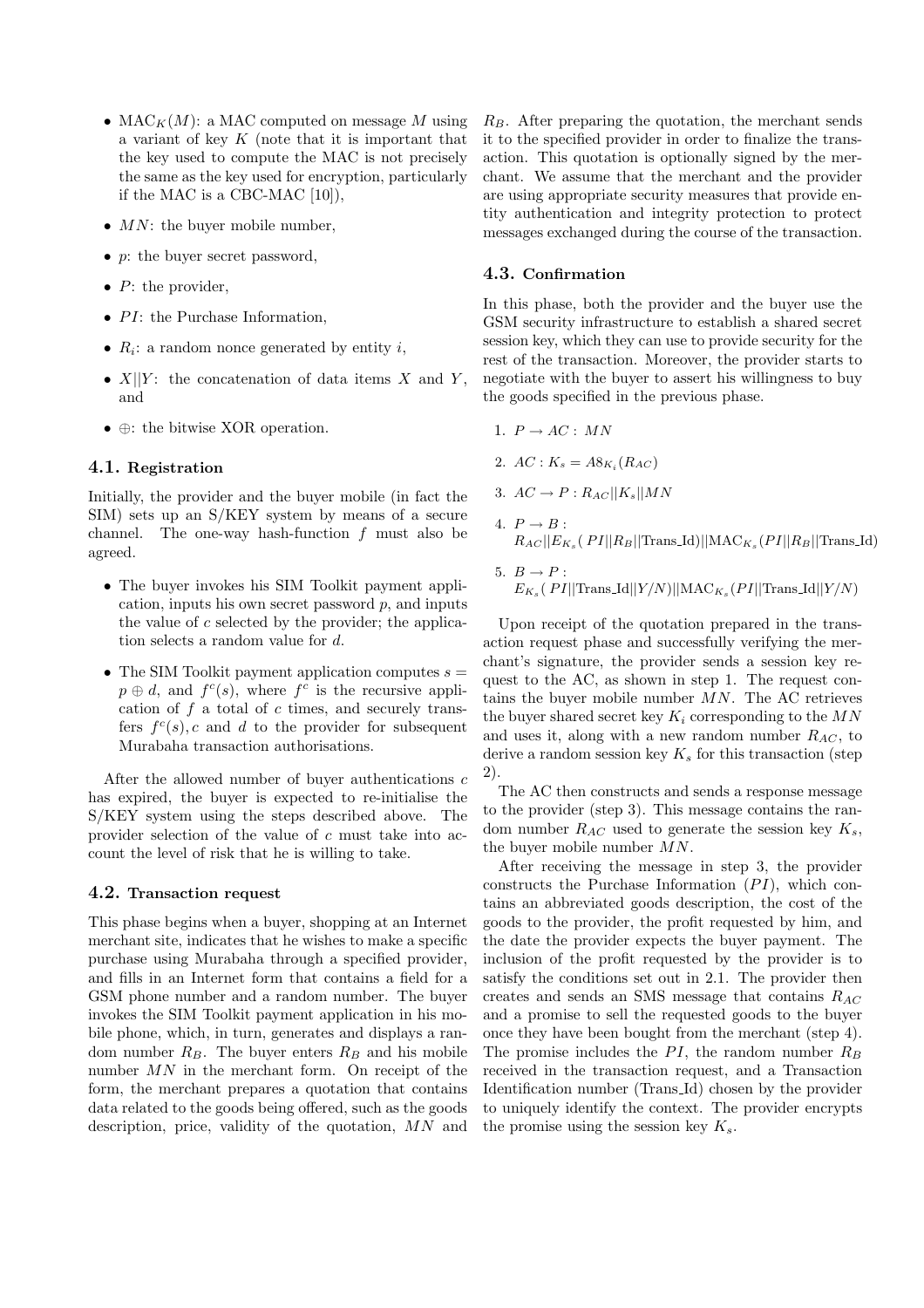A MAC is also computed on the promise to sell message using the key  $K_s$ . The enciphered information and the MAC are then sent to the buyer. It should be noted that the key used to compute the MAC is not precisely the same as the key used for encryption; we assume that the encryption and MAC functions use different keys derived from  $K_s$ .

Upon receipt of the SMS message in step 4, the SIM Toolkit payment application in the buyer SIM calculates the key  $K_s$  using the received  $R_{AC}$  and the SIM stored key  $K_i$  as inputs to the key derivation algorithm  $A8$ shared with the AC, i.e.  $K_s = A8_{K_i}(R_{AC})$ .

The buyer then decrypts the promise to sell and verifies the MAC to check message integrity using  $K_s$ . If the MAC is valid, then the provider must possess the same session key  $K_s$ .

The buyer then checks that the goods promised by the provider are the requested goods. Also, the buyer checks that both the profit and the due date offered by the provider are acceptable to him. If the buyer chooses to proceed with sale, then he responds to the provider with a promise to buy SMS message (step 5) to indicates to his willingness to buy the goods once the provider has the ownership of them. The message includes the  $PI$ , the Trans Id, and B's agreement to continue the transaction  $(Y/N)$ , encrypted and MACed using  $K_s$ .

### 4.4. Purchase

When the provider receives the promise to buy SMS message from the buyer (step 5 of the confirmation phase), he decrypts it using the shared session key  $K_s$  and checks that the contents are as expected. Then, the provider verifies the MAC on the message using  $K_s$ . If the MAC is valid then the provider completes the purchase of the goods from the merchant. We assume that the provider signs a message that guarantees the merchant payment. Once the merchant has verified the promise of payment for the goods from the provider, the merchant displays a message to the buyer confirming that the transfer of goods to the provider has taken place. This gives the buyer assurance that the provider has purchased the goods, and also serves as a prompt to the buyer to purchase the goods from the provider.

### 4.5. Murabaha

In this final phase the buyer purchases the goods from the provider. The two messages below are both sent as SMS messages.

1. 
$$
B \to P
$$
:  
\n $E_{K_s}(PI||\text{Trans}_I] |f^{c-1}(s)||\text{MAC}_{K_s}(PI||\text{Trans}_I] |f^{c-1}(s)|$   
\n2.  $P \to B$ :

$$
E_{K_s}(\text{Trans-Id}||f^{c-1}(s))||\text{MAC}_{K_s}(\text{Trans-Id}||f^{c-1}(s))
$$

If the buyer chooses to complete the transaction, then he constructs and sends a payment authorization to the provider as shown in step 1. The payment authorization contains  $PI$  and Trans ID. Moreover, it contains the current value in the password chain  $(f^{c-1}(s))$  which confirms the buyer agreement to buy the goods on a Murabaha basis. To ensure that only the rightful owner of the phone can generate the authorisation, the SIM Toolkit payment application can additionally ask the buyer to identify himself before sending this message, e.g. using a PIN; the application then sends the payment authorisation to the provider.

Upon receipt of the message in step 1, the provider uses the one way function f to check whether  $f(f^{c-1}(s)) =$  $f^c(s)$ . If the check succeeds, then the provider saves the current  $f^{c-1}(s)$  as an evidence of the transaction authorisation, decrements c, and updates  $f^{c}(s)$  with  $f^{c-1}(s)$ . If the provider does not receive  $f^{c-1}(s)$ , or receives incorrect  $f^{c-1}(s)$ , then the provider terminates the transaction.

After correct verification of the buyer authorisation, the provider instructs the merchant to dispatch the goods to the buyer address (which is already known to the provider at registration). Moreover, the provider sends a completion message to the buyer (step 2). Upon receiving the message in step 2, the buyer SIM Toolkit payment application decrypts  $E_{K_s}$ (Trans\_Id|| $f^{c-1}(s)$ ). If the data is as expected and the MAC verifies correctly, then the buyer SIM Toolkit payment application decrements c, and ends the application.

# 5. Security Analysis

In this section, we examine to what extent the generic security requirements outlined in section 3.3 are met by the proposed transaction.

## 5.1. Authentication

- 1. Verification by the provider that the merchant and the AC are as claimed. In the proposed transaction, it is assumed that the provider is using a security protocol such as TLS to authenticate both the merchant and the AC.
- 2. Verification by the buyer that the provider is as claimed. If the buyer can verify the MAC received in message 4, then this implies the freshness of the transaction because the message contains the  $PI$ ,  $R_B$  and a Trans ID. Therefore, the buyer has authenticated the provider. However, because  $R_{AC}$  is not authenticated then there is a possibility that the MAC has been generated using an old  $R_{AC}$  with a compromised  $K_s$ .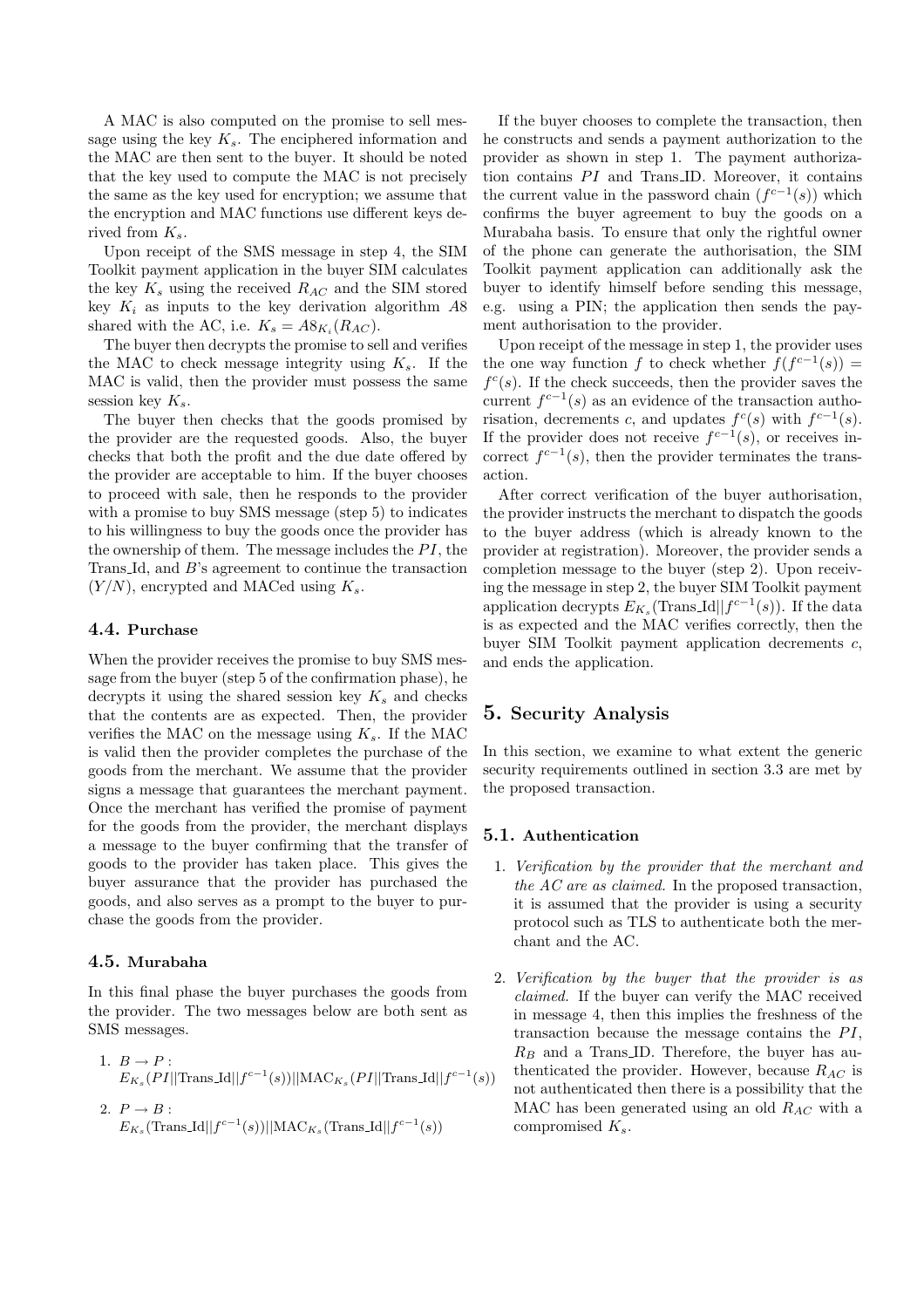On the other hand, the buyer SIM communication with the provider is based on the key  $K_s$  generated by the AC. The assumption here is that the provider receives a trusted copy of the  $K_s$  using a secure channel between the AC and the provider. Therefore, unless the provider has the correct  $K_s$  he will not be able to continue the transaction.

3. The provider needs to be sure that the buyer is the legitimate owner of the SIM and that the source of the payment authorisation is a legitimate SIM. A legitimate owner of the SIM will need to enter the correct PIN to use it. Even if an attacker has stolen the SIM and impersonates the buyer to purchase goods, he will not be able to gain financially because the goods will be delivered to the buyer address registered in the provider database. The proposed transaction does not prevent this attack unless the buyer SIM is reported stolen and blocked by the mobile network operator, although this will normally occur, since the SIM holder will wish to avoid paying for calls made using a stolen SIM. Moreover, the payment authorisation sent in step 1 of the Murabaha phase is generated using a key  $K_s$  shared between the buyer and the provider. The key  $K_s$  can only be generated by a SIM that has the correct key  $K_i$ .

## 5.2. Confidentiality

- 1. The buyer authorisation must be kept secret from *non-authorised parties*. The value  $f^{c-1}(s)$  generated by the buyer is sent to the provider in an encrypted SMS message. The encryption key used is known only to the buyer, the provider and the AC. The AC is trusted not to reveal the key and hence  $f^{c-1}(s)$  will not be available to unauthorised parties. Furthermore, the value  $f^{c-1}(s)$  is used only once.
- 2. The buyer may require privacy of his order information. All messages exchanged between the buyer and the provider are encrypted using a shared session key. An advantage of our transaction scheme is that the buyer does not need to send any private information via the merchant, unlike conventional e-commerce schemes where a credit card number is sent to a merchant protected using TLS. This avoids any concerns regarding the ability of the merchant to store buyer private information in a secure manner. However, the buyer will need to provide the  $MN$  and  $R_B$  to the merchant via the purchase form. This information is sent to the provider using a secure channel, e.g. as provided using TLS.

### 5.3. Integrity

- 1. The buyer must be aware of the original price of the goods being purchased and the amount of profit the provider is charging him before buying the goods. This requirement is met, because in order for the provider to complete the transaction, the buyer must respond to the message sent in step 4 of the confirmation phase. If the buyer replies with the message in step 5 then he must know the original price and the amount of profit the provider is adding, since it is included in the  $PI$ .
- 2. The buyer requires assurance that the provider owns the goods being offered. We assume that the merchant, once it has sold the goods to the provider, will display a message to the buyer indicating the transfer of the goods ownership to the provider. However, this is not verifiable by the buyer.
- 3. The transaction data communicated between the participants should be protected against modification and replay. While the communication link between the AC and the provider is assumed to be secure, the AC is using SMS messages to communicate with the buyer SIM. If an attacker modified the  $R_{AC}$  sent by the AC to the buyer SIM, then the SIM will generate a different session key from the one AC would send to the provider. Therefore, the buyer SIM and the provider will not be able to establish a secure channel.

On the other hand, an attacker can force re-use of an old  $R_{AC}$  for which the corresponding key  $K_s$ is known. It is therefore important for the AC to use numbers with good randomness properties, such that the probability of sending the same  $R_{AC}$  twice to the buyer SIM is negligible.

4. The buyer payment authorisation must be protected against alteration, or any alteration must be detectable. The payment authorisation sent in step 1 of the Murabaha phase is protected against unauthorised modification through the use of a MAC. Without the key  $K_s$ , it is assumed to be infeasible to generate a valid MAC for a modified authorisation message

### 5.4. Non-repudiation

The provider must possess evidence that the buyer has authorised payment for the goods on a Murabaha basis.

The one way function  $f$  is used to achieve nonrepudiation. In the ith session, the buyer provides  $f^{c-i}(s)$  to authorise the Murabaha transaction. The provider can verify the correctness of  $f^{c-i}(s)$  but cannot derive  $f^{c-i}(s)$ . from  $f^{c-i+1}(s)$ . Therefore,  $f^{c-i}(s)$  can